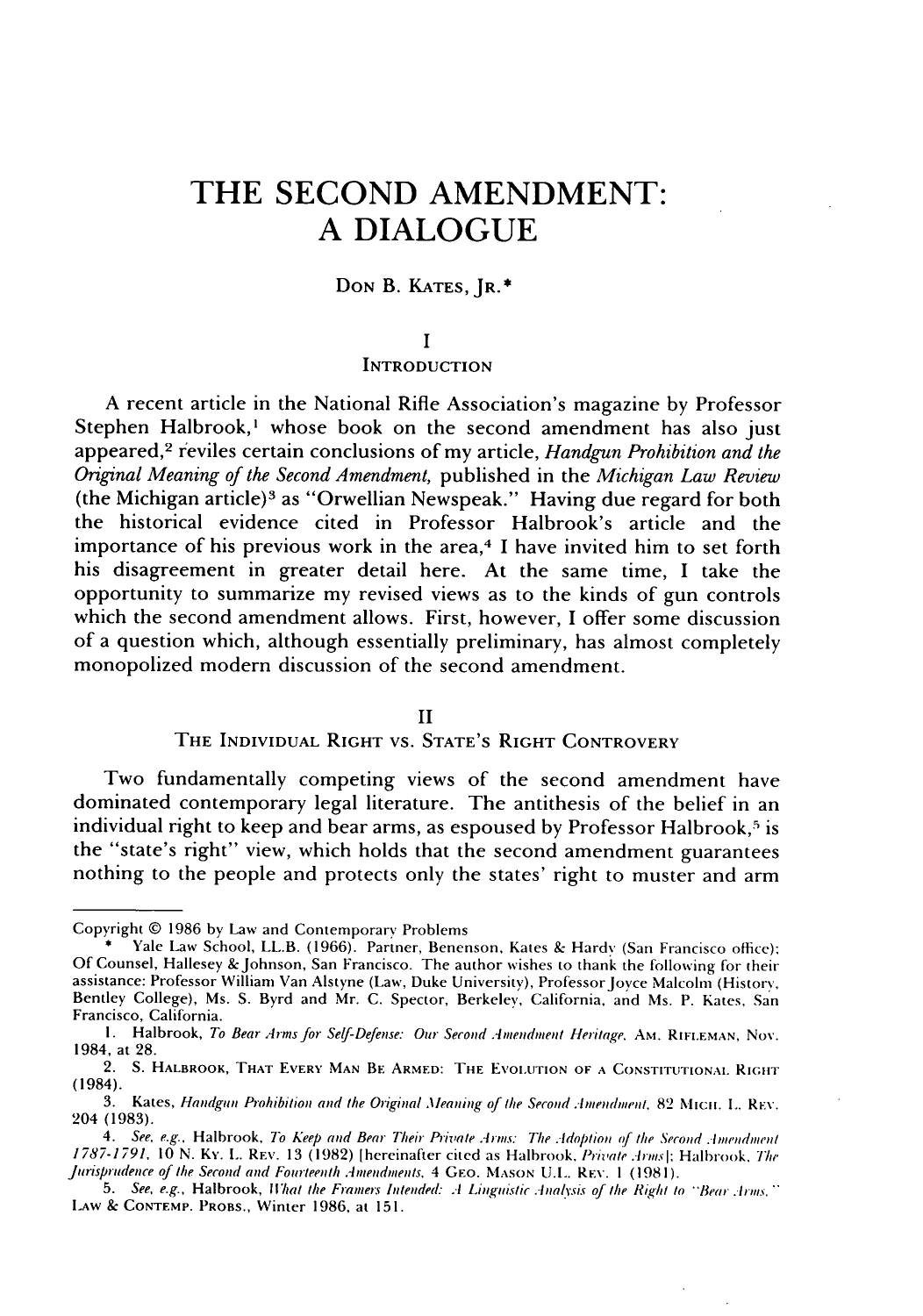formal military units.<sup>6</sup> It is surprising that the state's right view has so dominated modern legal discussion of the amendment, $\bar{z}$  since that view cannot survive serious or disinterested analysis. Lest that statement seem hyperbolic, the overwhelming evidence must briefly be considered: The state's right concept is a twentieth-century invention which was totally unknown to courts and commentators from the time of the amendment's enactment through the end of the nineteenth century;<sup>8</sup> the two written interpretations available to Congress before it voted on the amendment described the amendment as confirming in "the people of the United States who are peaceable citizens" the right to keep "their own arms," "their private arms";<sup>9</sup> contemporary materials show congressmen, and others among the founding fathers, describing the right to arms as an elementary "human right," "respected personal liberty," "essential and sacred"-and referring to it interchangeably with such other "private rights" as freedom of religion and expression;10 the entire corpus of political philosophy known to the Founding Fathers taught them to promote an armed citizenry as the hallmark of, and indispensible precondition for, maintaining individual liberty and republican

*<sup>6.</sup> See, e.g.,* Weatherup, *Standing Armies and Armed Citizens: An Historical Analysis of the Second Amendment,* 2 HASTINGS CONST. L.Q. 961 (1975), as well as the other articles cited in Kates, *supra* note 3, at 207 n. 13, and Shalhope, *The Armed Citizen in the Early Republic,* LAW & CONTEMP. PROBS., Winter 1986, at 125, 125 n.2.

<sup>7.</sup> In ascribing dominance to the state's right view, I am speaking not of the literal quantity of scholarly literature, but rather of that view's espousal by arbiters like the American Bar Association and the American Civil Liberties Union. Actually, the number of law review articles favoring the individual right approach slightly exceeds those favoring the state's right view. In recent years this numerical discrepancy has been particularly great. Moreover, the individual right view has always prevailed among historians and philosophers. *See* citations in Shalhope, *supra* note 6, at 125 n.2, and Kates, *supra* note 3, at 206 n.10, 207-08 nn.12-15.

<sup>8.</sup> Kates, *supra* note 3, at 240-47. Among the most remarkable aspects of the state's right literature is the unblushing mendacity with which it treats 19th-century decisions. Typical is J. ALVIANI **&** W. DRAKE, HANDGUN CONTROL: IssuEs AND ALTERNATIVES 9 **(1975)** (U.S. Conference of Mayors Handgun Control Project), citing the following 19th-century cases as holding that "personal self-protection was never an issue in the adoption of the Second Amendment": United States v. Cruickshank, 92 U.S. **588** (1875), Presser v. Illinois, 116 U.S. 252 (1886), and Miller v. Texas, 153 U.S. **535** (1894). In fact, all any of these cases did was apply to the second amendment (as well as to the first and fourth amendments) the standard 19th-century doctrine that no part of the Bill of Rights was applicable against the states. Far from denying that the amendment guarantees individual gun ownership, these decisions clearly affirmed that precisely such a guarantee does exist-but only against federal legislation. *See* Kates, *supra* note 3, at 246-47. Alviani and Drake go so far as to falsify a quotation from the Cruickshank case, bowdlerizing it to eliminate language which would have impugned the misconstruction they sought to put upon it. *SeeJ.* ALVIANI **&** W. DRAKE, *supra,* at 9.

<sup>9.</sup> Kates, *supra* note 3, at 224. These interpretations were published as two newspaper commentaries, one Federalist, the other anti-Federalist-illustrating at once the bipartisan support that the individual right to arms enjoyed and the total absence from contemporary thought that the amendment's language could be interpreted otherwise. Both commentaries appeared in newspapers across the country, including rival Federalist and anti-Federalist newspapers in Philadelphia where the first Congress was sitting. The Federalist commentary was written by an ally of Madison and received his imprimatur. *See generally* Halbrook, *Private Arms, supra* note 4, at 29, 33.

<sup>10.</sup> *See* Kates, *supra* note 3, at 221-23, 235; Halbrook, *Private .rms, supra* note 4, at 18. It bears emphasis that for these and many other points, my Michigan article is heavily indebted to Professor Halbrook's original research-notwithstanding any disagreements he may have with the use **I** have made of it.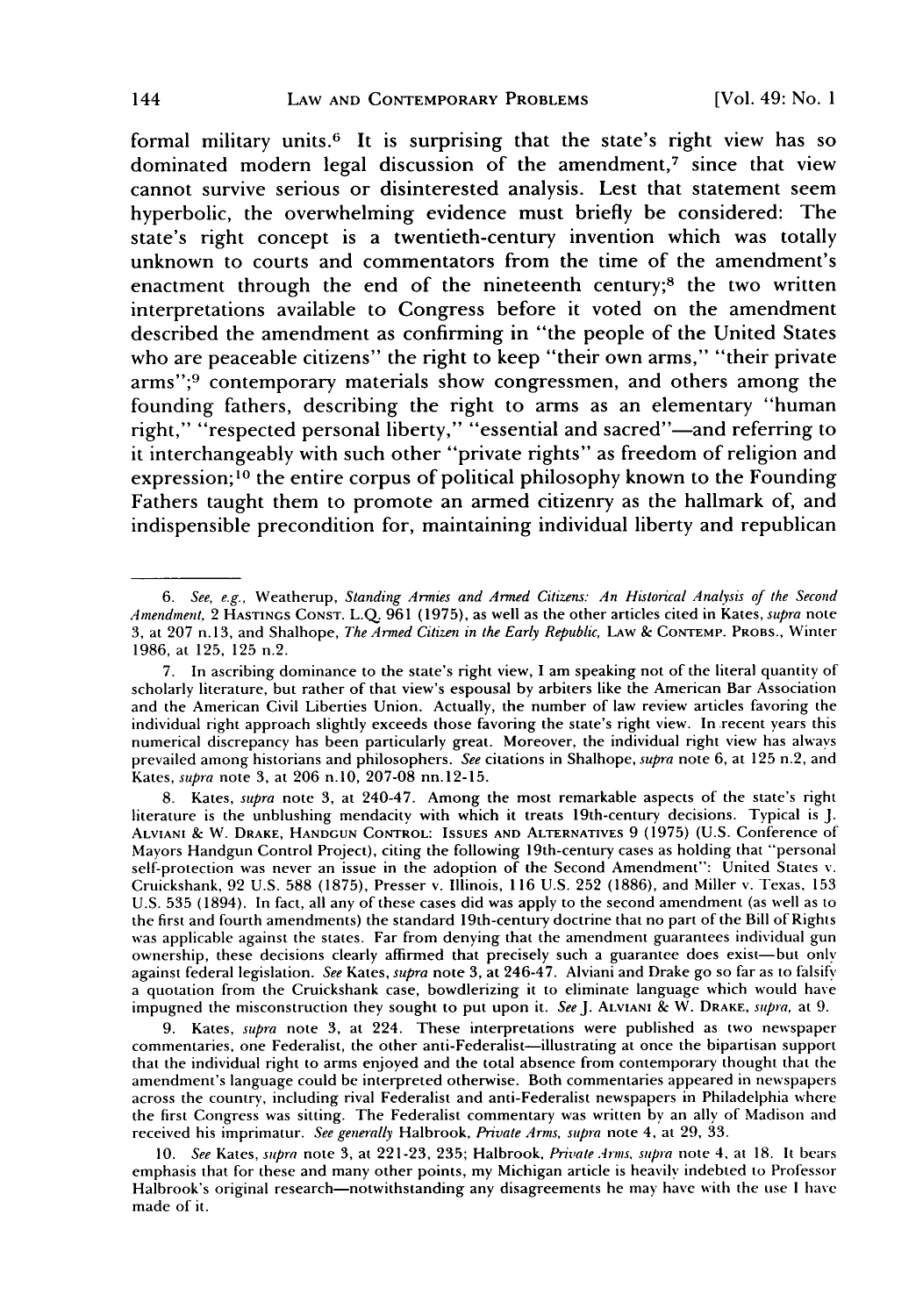institutions;<sup>11</sup> the writings of the Founding Fathers themselves reveal what one intellectual historian has described as an "almost religious" veneration for "the relationship between men and arms";<sup>12</sup> the "right" referred to in the second amendment was that which the Founders knew from their own law and from Blackstone's characterization of the right to arms as one of the five preeminent and "absolute rights of individuals" at common law;<sup>13</sup> "militia," as used in the amendment and in the eighteenth century generally, referred not to some kind of military unit, but to a system under which virtually every male of military age was legally required to possess his own arms for personal defense, crime prevention, and community defense; 14 and interpreting the amendment as guaranteeing a state right to possess armed forces produces a gratuitous conflict with article I, section 10, clause 3 of the United States Constitution, which forbids the states from doing so without express congressional consent.

More telling yet is the grotesque inconsistency of the state's right interpretation with the actual text of the Bill of Rights:

To accept such an interpretation requries the anomalous assumption that the Framers ill-advisedly used the phrase "right of the people" to describe what was being guaranteed when what they actually meant was "right of the states." In turn, that assumption leads to a host of further anomalies. The phrase "the people" appears in four other provisions of the Bill of Rights, always denoting rights pertaining to individuals. Thus, to justify an exclusively state's right view, the following set of propositions must be accepted: (1) when the first Congress drafted the Bill of Rights it used "right of the people" in the first amendment to denote a right of individuals (assembly); (2) then, some sixteen words later, it used the same phrase in the second amendment to denote a right belonging exclusively to the states; (3) but then, fortysix words later, the fourth amendment's "right of the people" had reverted to its normal individual right meaning; (4) "right of the people" was again used in the natural sense in the ninth amendment; and (5) finally, in the tenth amendment the first Congress specifically distinguished "the state's" from "the people," although it had failed to do so in the second amendment.<sup>15</sup>

# III

# To WHAT EXTENT DOES **THE SECOND AMENDMENT PRECLUDE "GUN** CONTROL"?

The conclusion that the second amendment guarantees individuals the right to possess arms for "self-defense" against crime, oppression, and attack by foreign foes is inevitable<sup>16</sup> Yet, it should be clear that reasonable gun

*<sup>1</sup>I.* See Kates, supra note 3, at 230-35 (and sources cited therein); Shalhope, *supra* note 6, at 126- **33.**

<sup>12.</sup> Asbury, The Right to Keep and Bear Arms in America: The Origins and Application of the Second Amendment to the Constitution (1974) (unpublished doctoral thesis in history, University of Michigan) (available in University of Michigan Graduate Library).

<sup>13.</sup> Kates, supra note 3, at 240; see also id. at **217** & n.53, 241 & n.156, 258 & nn.234-235.

<sup>14.</sup> Id. at 214-18.

<sup>15.</sup> Id. at 218.

<sup>16.</sup> As indicated imfra note 24, the literal phrase "self-defense" may, at least among 18thcentury lawyers and lawmakers, have been used in the highly limited and pejorative sense of the early common law. But the sanctity with which the Founders held the concept of what we would today describe as self-defense can scarcely be exaggerated. Indeed, the confusion and controversy which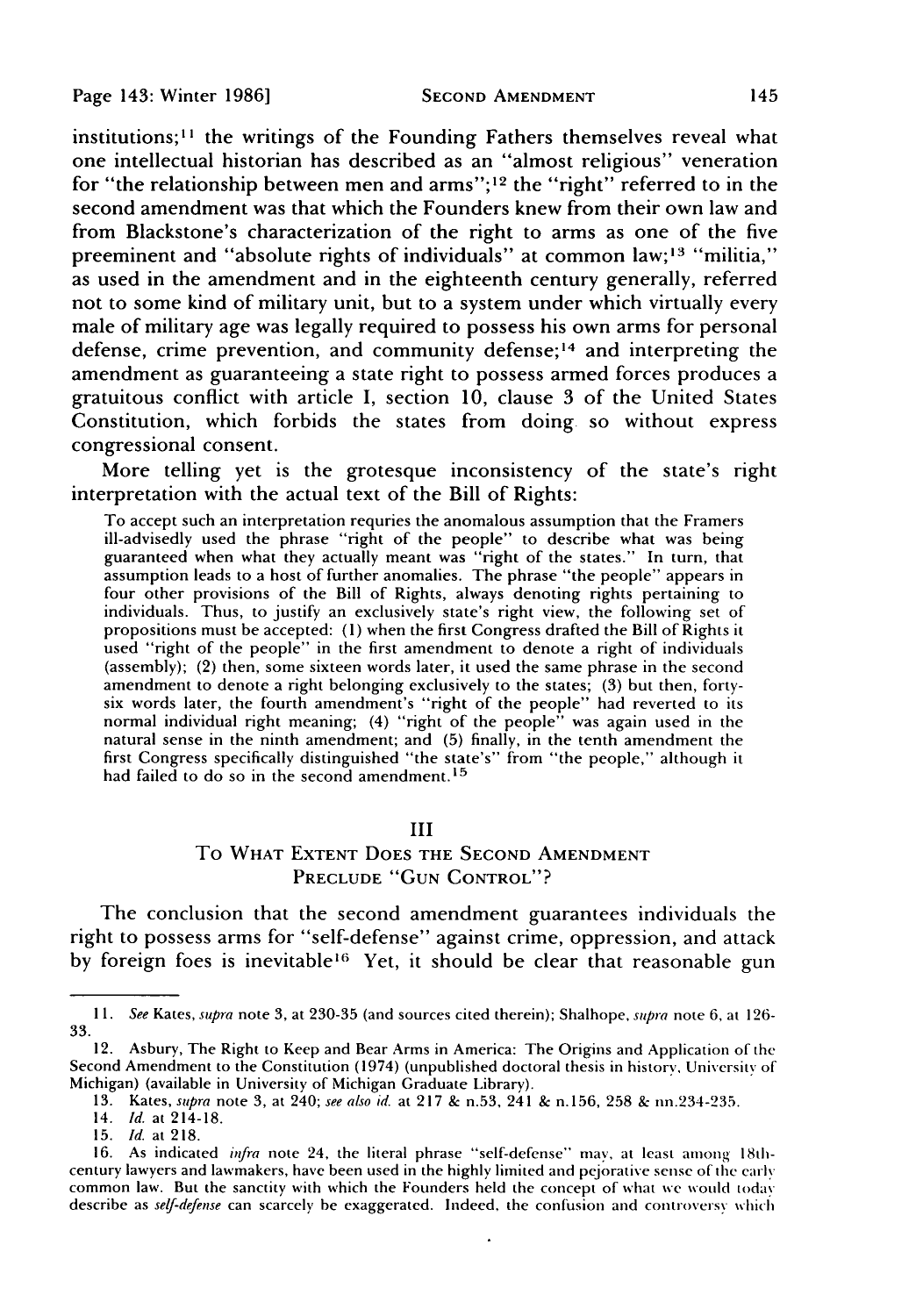controls are no more foreclosed by the second amendment than is reasonable regulation of speech by the first amendment. For instance, freedom of speech has not been thought to preclude laws against solicitation of murder-or even permit requirements for parades or speeches, so long as applications are speedily processed according to fixed, nondiscriminatory criteria which are designed to effectuate, without hindering or nullifying, the basic right involved. **1 <sup>7</sup>**The following examples suggest specific gun controls which the second amendment would allow.

## A. To Whom Does the Right Extend?

In classical republican political philosophy, the concept of a right to arms was inextricably and multifariously tied to that of the "virtuous citizen." Free and republican institutions were believed to be dependent upon civic *virtu* which, in turn, depended upon each citizen being armed-and, therefore, fearless, self-reliant, and upright. Since possession of arms was the hallmark of a citizen's independence, the ultimate expression of civic *virtu* was his defensive use of arms against criminals, oppressive officials, and foreign enemies alike.<sup>18</sup> One implication of this emphasis on the virtuous citizen is that the right to arms does not preclude laws disarming the unvirtuous citizens (i.e., criminals) or those who, like children or the mentally unbalanced, are deemed incapable of virtue.19

B. What Kinds of Arms Are Within the Amendment's Guarantee?

Although my Michigan article suggested several limiting principles as to the kinds of arms contemplated, the fact that they largely overlap, as well as space considerations, dictate discussing only two types of limitations. First, the common law right to bear arms excluded "dangerous or unusual" arms whose mere display by an individual would naturally terrify his neighbors, a limitation which was preserved in the second amendment.20 Thus, the amendment should not be interpreted as guaranteeing individual possession of weapons such as machine-type guns, flamethrowers, artillery, and atomic weapons, whose use, even in strict self-defense, would quite obviously menace one's neighbors. Based upon suitable legislative findings, this qualification

 $\cdot$ 

exists over the amendment's meaning today is, I think, largely attributable to our ambivalence about what the Founders' heritage viewed as the right from which all others sprang. Even Hobbes had proclaimed self-defense as a right of nature so basic as to be incapable of waiver. English and colonial religious thinkers held that self-defense was not merely a right but a duty-refusal to use force against one who would take life being tantamount to suicide and further condemned for leaving the attacker free to prey on others. From Locke, the Founders learned to conceive of tyrants as felons whom the virtuous citizen should resist just as he would resist any other species of robber. See Kates, supra note **3,** at 230.

*<sup>17.</sup>* Compare Poulos v. New Hampshire, 345 U.S. 395 (1953) with Niemotko v. Maryland, 340 **U.S.** 268 (1951) and Kunz v. New York, 340 U.S. 290 (1951).

<sup>18.</sup> See generally Kates, supra note 3, at 231-33 (and authorities cited therein); Shalhope, supra note 6.

**<sup>19.</sup>** See Kates, supra note **3,** at **266** (citing formulations in which the Founders explicitly limited the right to law-abiding citizens).

<sup>20.</sup> See id. at 261.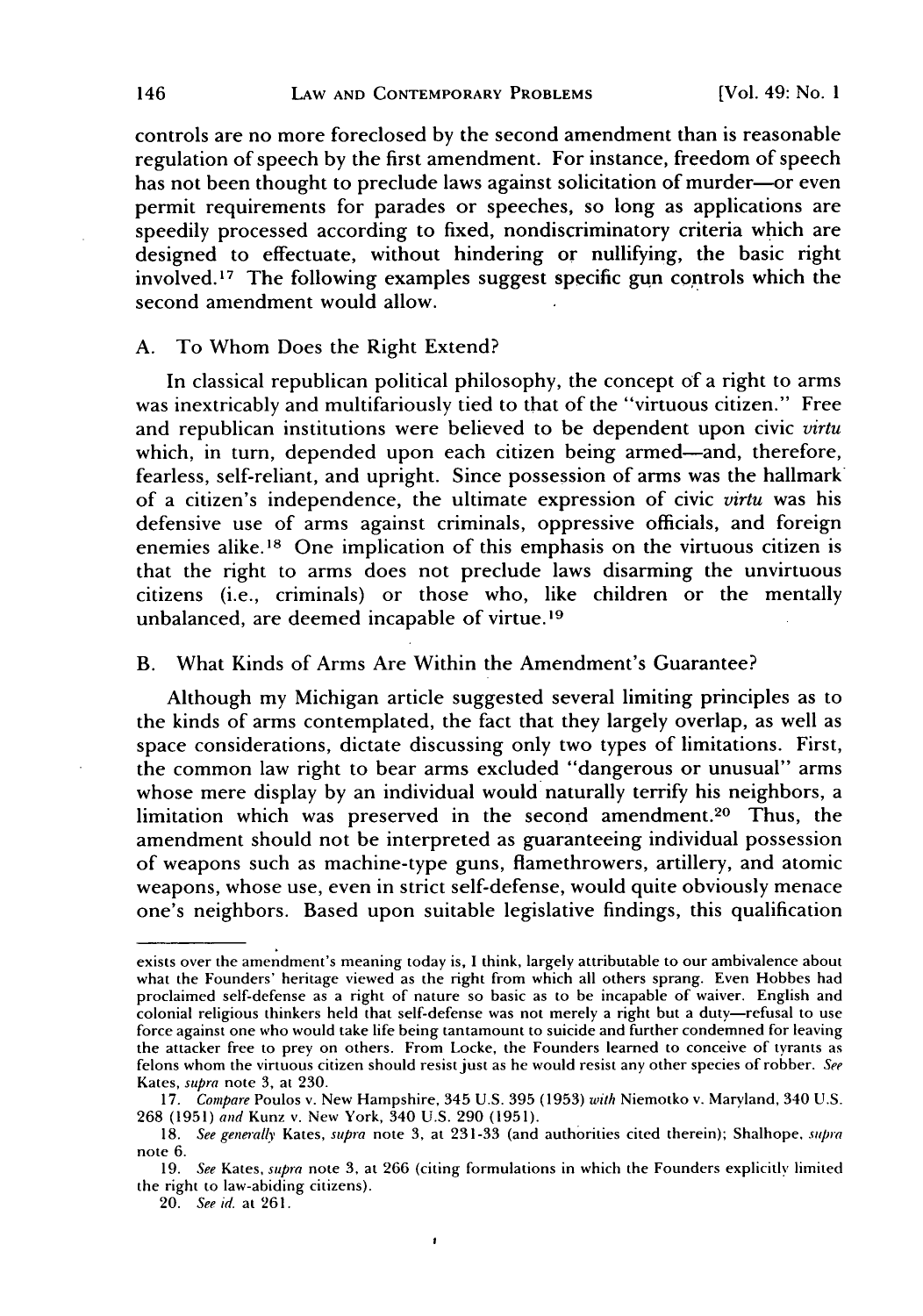might well justify banning armor-piercing bullets, and—at least in urban and other densely populated areas-high-powered rifles, both of which are so highly penetrative that they will likely pass through a criminal attacker and go on, even through walls, to menace innocents beyond.<sup>21</sup>

An additional, but even broader, exclusionary principle has been obscured by a major difference between the modern perspective on the function of arms and the perspective of the Founders. In contemporary society, the use of arms is strictly dichotomized between personal defense and "the common defense," the latter being accomplished by soldiery armed with specialized military weaponry inappropriate to civilian possession or use. Such a dichotomy would never have occurred to the Founders, whose army was both totally inadequate<sup>22</sup> and armed with weaponry indistinguishable from the individual's. By necessity and by law, each individual was required to perform the duties of both soldier and law enforcer (there were no police) with his own private arms. 23 As the Founders would have conceived it, the yeoman repelling intruders from his dwelling was, with the same arms, acting both in his own and the common defense—whether those intruders were felons, oppressive officials, or enemy soldiers. <sup>24</sup>

**23.** *See* Kates, *supra* note **3,** at 214-15. Even today, federal law continues to classify the entire able-bodied male citizenry aged 17-44 as the unorganized militia of the United States. **10 U.S.C.** § **311 (1982).** Men in this age group are subject to call-up in times of rebellion or other dire national emergency (for example, to maintain order and carry out policing in case of atomic attack) or if the National Guard is federalized and sent overseas along with the greater part of the Army as occurred during World War II. *See* Kates, *supra* note 3, at **271-72.**

24. Although some early state constitutions guarantee a right to arms for "common defense," they are necessarily not guaranteeing a state's right nor are they differentiating individual selfdefense against criminals from community defense by an organized military force. Rather, what they are expressing is the common law concept that an individual serves the entire community when he kills a felon who was attacking him, but only serves his private interests (and disserves those of the community generally) when he kills another citizen who has attacked him in the course of a private quarrel. This concept is the source of the common law distinction, which is so foreign to us, between "justifiable" homicide and "excusable" or *se defendendo* homicide (i.e., in the course of a private quarrel). Unlike the justifiable killing of a felon which served the entire community, homicide *se* defendendo was viewed as a tragedy: the killing of one good citizen by another. Killings in private, then, as opposed to the common defense, were viewed askance and the privilege of homicide se *defendendo* was hedged around with special restrictions. Hawkins explained the rationale as follows: Even though the decedent may have both started the fight and subsequently escalated to deadly force, "where the law judges a man guilty of homicide se defendendo, there must be some precedent quarrel in which both parties always are, or at least may justly be supposed to have been, in some fault .... **." I** W. **HAWKINS, A TREATISE OF THE PLEAS OF THE CROWN** ch. **28,** § 24 (T. Leach 7th ed. **1795).** Presuming that private self-defense implied at least partial initial fault by the defender, the law required him to have retreated literally to the point where he could retreat no further. Even then his homicide was classified as "excusable" not "justifiable." The perpetrator suffered forfeiture of all

<sup>21.</sup> In addition to the long gin's much greater over-penetration and lethality, it is much more subject to accidental discharge g than a handgun would be when kept loaded in home or office for self-defense. *See* Kates, *supra* note **3,** at 261-64.

<sup>22.</sup> As of the mid-1780's the United States Army consisted of 800 men scattered along the frontier in tiny posts and forts. Although parsimony played its part, this highly limited military establishment can largely be attributed to the profound distrust, amounting at times to antagonism, Americans showed toward the military until comparatively recent times. During the Indian Wars of the late 19th century, the Army's size remained fixed by law at 25,000 enlisted men-a proportion of soldiery to citizenry considerably below even that of a century before. As late as 1939, the Army of the United States was less numerous than that of Yugoslavia. R. WEIGLEY, HISTORY OF **THE** UNITED **STATES ARMY 81-92 (1967).**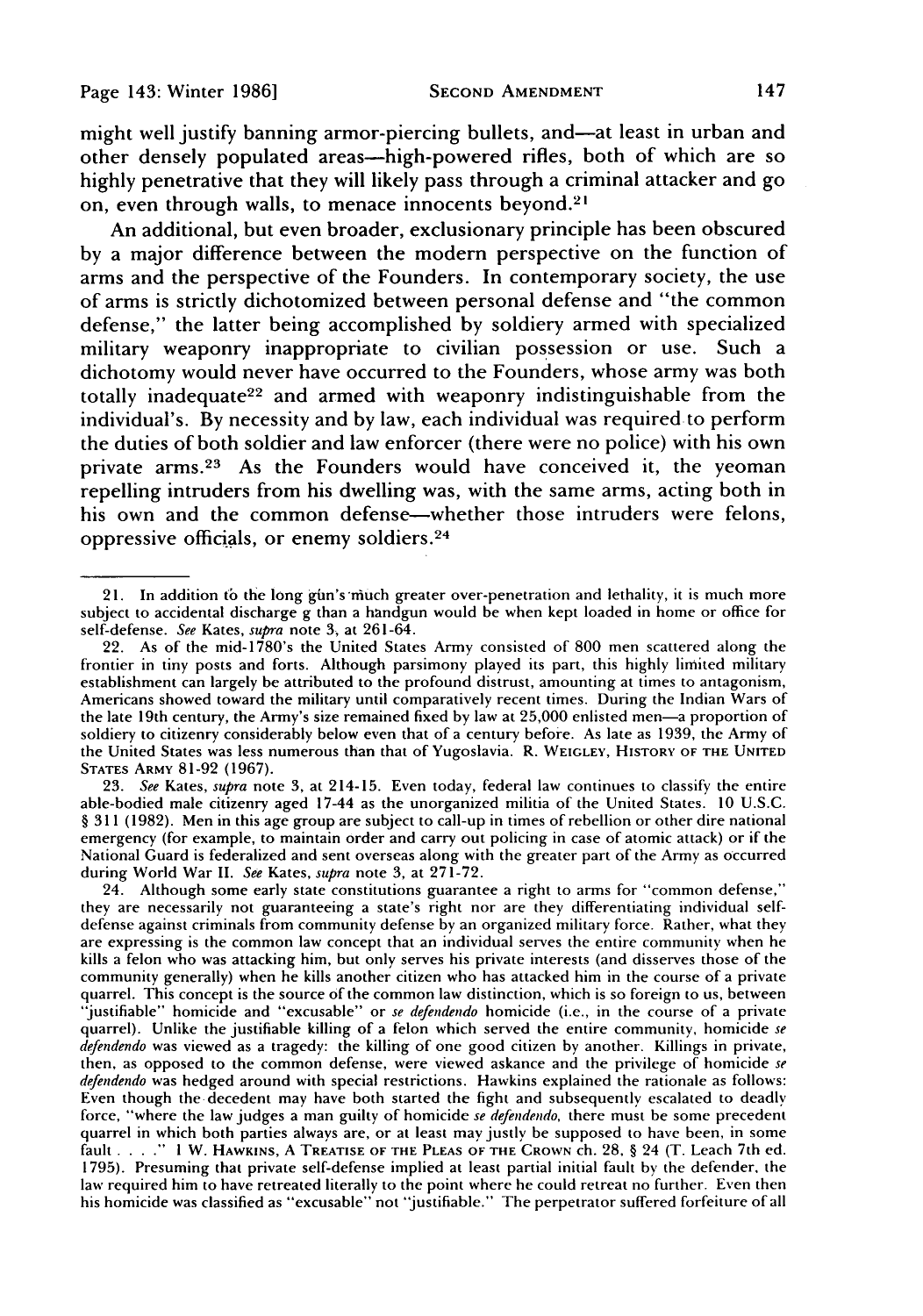Since citizens would depend upon the same kinds of weaponry for performing all three functions (individual defense, military defense, and law enforcement) of what the Founders saw as an integral whole, the arms contemplated **by** the amendment are such as are suitable for all three functions. Thus, the amendment does not contemplate civilian possession of specialized military weaponry that is obviously not adapted even to the police function, much less to individual self-defense. Similarly excluded from the amendment's guarantee are things like brass knuckles, slug shots, straight razors, sawed-off long guns, and most "Saturday Night Specials." Whatever value such weapons may have for personal defense, they are not standard police or military weapons.<sup>25</sup>

# **C.** Permits and Registration

Colonial and subsequent militia law required virtually every male of military age to appear periodically with his arms for inspection.<sup>26</sup> Therefore, my Michigan article concluded that gun registration and licensing are not per se repugnant to the second amendment.<sup>27</sup> So long as the purpose and intent is not to restrict or diminish the availability of firearms to the virtuous citizenry-and so long as such requirements are structured so as not to unduly burden or restrict that access<sup>28</sup>—the second amendment allows arms registration and licensing.

25. As to "Saturday Night Specials," the inherent ambiguity of the phrase (and the tendency of some to so label all handguns in advocating their prohibition) prompts me to define more closely my terms. The only handguns I believe excluded from the amendment's definition of arms would be cheaply made and of .25 or lower caliber-weapons which would not meet the procurement standards of most, if any, military establishments. *See* Kates, *supra* note 3, at 258-60.

26. *1d.* at 215-16.

27. *See id.* at 264-66. This conclusion validates only so-called mandatory licensing systems in which licensure is a matter of right for every responsible, adult applicant-criminal record or similar individual unfitness being the only ground for denial. In contrast, so-called permissive licensing systems, under which police enjoy broad discretion to deny permits (for instance) for the purpose of reducing the availability of firearms, are plainly inconsistent with the amendment, which guarantees arms possession as a matter of right. *See infra* note 33 and accompanying text.

28. *See sipra* note 17 and accompanying text. No less than in the freedom of assembly context, determination of applications to possess a firearm for self-defense is obviously a matter "in which the element of timeliness may be important." Carroll v. President & Comm'rs of Princess Anne, 393 U.S. 175, 182 (1968). Equally obviously, the delays of up to six months to which applicants for handgun permits are regularly subjected in New Jersey--much less, the two-year delay which used to be standard in New York City-cannot be justified on the grounds of inadequate police resources to

his goods and was (as a matter of form only) sentenced to death, but was automatically entitled to pardon. *Cf* E. COKE, 3 INSTITUTES **55,** 56 (1797), distinguishing private self-defense from justifiable homicide:

As if a thiefe offers to rob or murder B either abroad, or in his home and thereupon assault him, and he defends himselfe without giving any back, and in his defense killeth the thiefe, this is no felony; for a man shall never give way to a thiefe, & c. Neither shall he forfeit any thing.

*See also* I E. **EAST, PLEAS OF** THE CROWN 271-72, 279-80 (1803).

By the late 1700's, this centuries-old disapprobation for "self-defense" was obsolescent. The attitudes of Blackstone, Locke, and Sidney, which were almost universally accepted in the colonies, *see supra* note 16, found expression in the explicit recognition in many early state constitutions of the citizens' right to bear arms "in defense of themselves," but 18th-century law often still conceptualized self-defense as prevention of felony, just as lawyers today commonly employ the shorthand phrase "self-defense" to encompass the set of legal principles which also includes the right to use deadly force for the prevention of felony.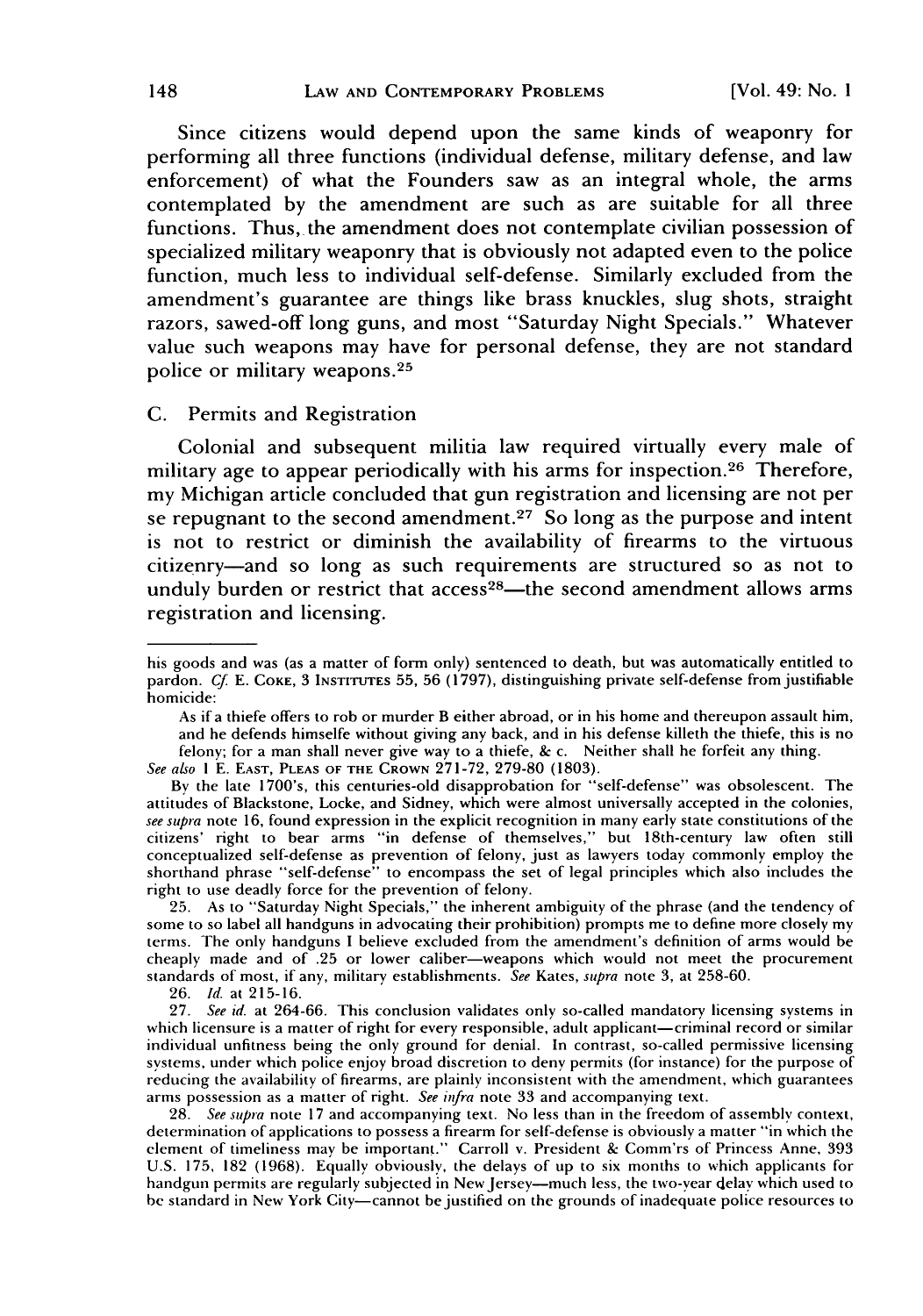# **D.** Carrying Firearms

**My** Michigan article took the position that the right to bear arms off one's own premises (though no less "individual" than the right to keep them in the home) extended only to individuals carrying them in the course of militia service.<sup>29</sup> This conclusion was based upon a historical/linguistic analysis which **I** leave to Professor Halbrook's reply, since **I** must concede that his evidence invalidates my position. Nothing in Professor Halbrook's linguistic evidence, however, gainsays the fact that, from early common law, the right to carry arms abroad was not absolute—as was the right to possess ordinary arms in the home. **A** statute of Edward II, reenacted in the time of Richard II, seems to have forbidden both the carrying of arms abroad in general and the carrying of them into particular places, such as courtrooms and Parliament.<sup>30</sup> This common law tradition would suggest the validity of the many substantially similar American gun controls.

## IV

## **CONCLUSION**

**I** do not mean to imply that the second amendment would allow an unqualified prohibition of the bearing of arms outside one's own premises. At the very least the right to "keep" arms implies some right to carry them, for example, to and from a target range.3' Moreover, since the right to "bear" **is** also guaranteed, some more general right to carry must be contemplated. This reading does not necessarily render invalid the present American legal pattern which conditions carrying either on the weapon being unconcealed or on the possession of a carry permit.<sup>32</sup> What it does imply, however, is very substantial limitations on the arbitrariness with which permit applications have traditionally been handled. At the very least, police agencies are not free either to limit permits to the wealthy, influential, or politically powerful, or to categorically deny them to all persons.33

process applications speedily. The least that is required when government subjects the exercise of a constitutional right to licensure is celerity of processing to assure that the licensing process will *never* materially impede the right's exercise.

**<sup>29.</sup>** See Kates, supra note **3,** at **267.**

**<sup>30.</sup>** Statute of Northhampton, 2 Edw. **3,** ch. 3 **(1328);** 20 Rich. 2, ch. **1 (1396).**

**<sup>31.</sup>** Kates, supra note **3,** at **267.**

**<sup>32.</sup>** See, e.g., TEX. **PENAL CODE ANN.** § 46.02(a) (Vernon 1974) (handgun **may not** be carried concealed or openly); **MIss. CODE ANN.** § **97-37-1 (1972)** (concealed handgun prohibited); **CAL. PENAL CODE** § **12025** (West **1970)** (concealed handgun prohibited without permit), § **12031** (carrying firearm loaded on streets or in certain public buildings prohibited without permit).

**<sup>33.</sup> The** manner in which handgun permit laws have traditionally been administered makes more explicable the almost hysterical execration with which Professor Halbrook and other NRA partisans greet such schemes. The most notorious example is the law of New York City, where it has been impossible since at least the late 1930's for anyone lacking special influence to secure a carry permit. M. ERNST, THE **ULTIMATE POWER 198 (1937).** As of mid-1981, permit holders consisted of "'entertainers, publishers, media stars, [and] politicians of all stripes," according to reporters who reviewed the permit list after New York courts required the police to divulge it. Included were the publisher of the New York Times and several other prominent advocates of federal permissive licensing (which would, like New York's law, affect only persons less influential than themselves). Kates, supra **note 3,** at **208;** see also Kates, Handgun Banning in Lighl of the Prohibition Experience, **in**